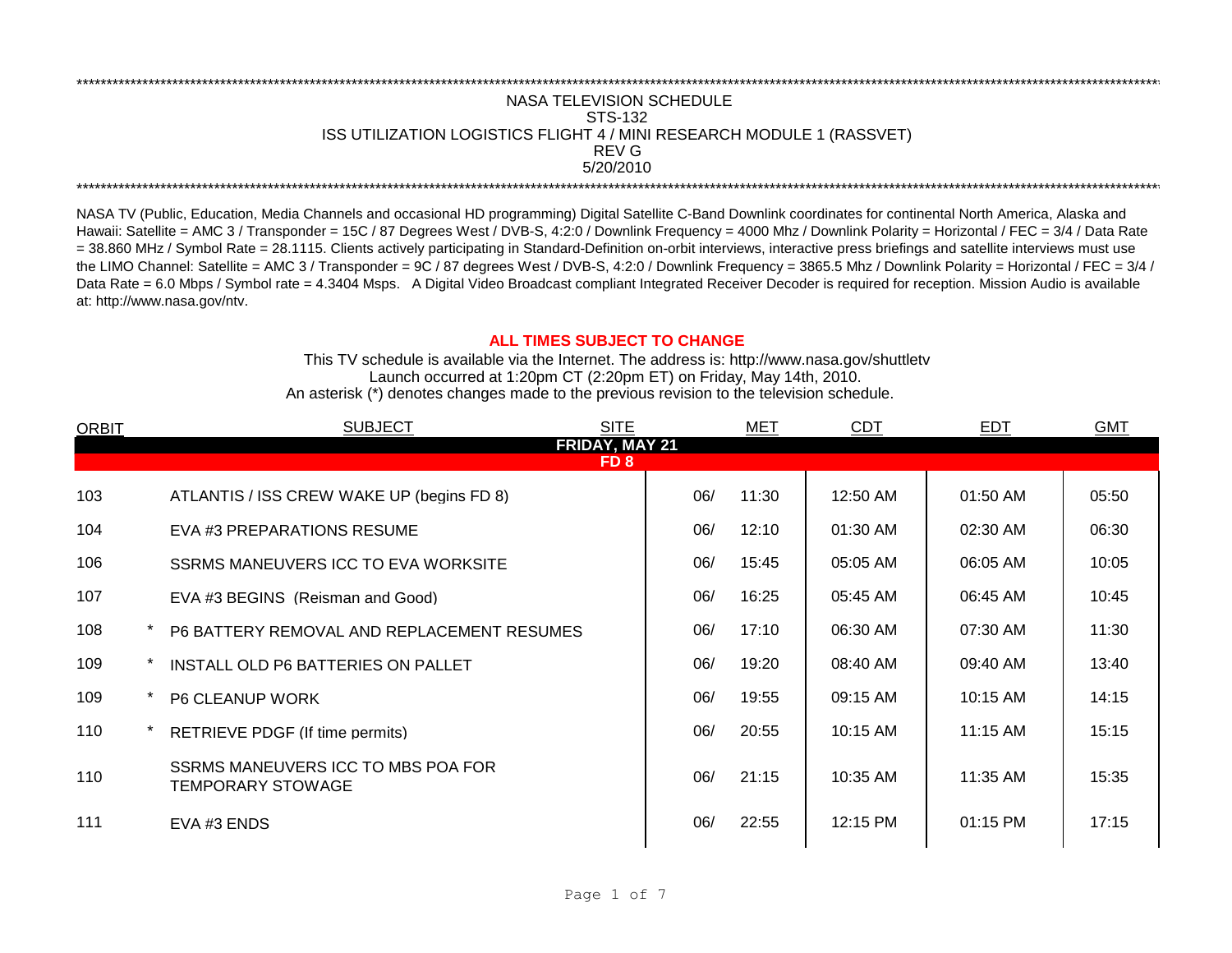| <b>ORBIT</b><br>113 | <b>SUBJECT</b><br><b>MISSION STATUS BRIEFING</b>                                                                                             | <b>SITE</b><br><b>JSC</b>                  | 07/ | <b>MET</b><br>01:40 | <b>CDT</b><br>03:00 PM | <b>EDT</b><br>04:00 PM | <b>GMT</b><br>20:00 |  |
|---------------------|----------------------------------------------------------------------------------------------------------------------------------------------|--------------------------------------------|-----|---------------------|------------------------|------------------------|---------------------|--|
| 113                 | <b>ISS CREW SLEEP BEGINS</b>                                                                                                                 |                                            | 07/ | 02:30               | 03:50 PM               | 04:50 PM               | 20:50               |  |
| 113                 | STS-132 SOLID ROCKET BOOSTER VIDEO (replayed at<br>6pm CT)                                                                                   | <b>JSC</b>                                 | 07/ | 02:40               | 04:00 PM               | 05:00 PM               | 21:00               |  |
| 114                 | <b>ATLANTIS CREW SLEEP BEGINS</b>                                                                                                            |                                            | 07/ | 03:00               | 04:20 PM               | 05:20 PM               | 21:20               |  |
| 114                 | FLIGHT DAY 8 HIGHLIGHTS (replayed on the hour during<br>crew sleep)                                                                          | <b>JSC</b>                                 | 07/ | 03:40               | 05:00 PM               | 06:00 PM               | 22:00               |  |
| 115                 | <b>VIDEO FILE</b>                                                                                                                            | HQ                                         | 07/ | 05:40               | 07:00 PM               | 08:00 PM               | 00:00               |  |
| 116                 | HIGH DEFINITION FLIGHT DAY 8 CREW HIGHLIGHTS (if<br>available; on the NASA-TV HDTV Channel; replays from<br>5:00am CT - 4:00pm CT on May 22) | <b>JSC</b>                                 | 07/ | 06:40               | 08:00 PM               | 09:00 PM               | 01:00               |  |
| 118                 | <b>ISS FLIGHT DIRECTOR UPDATE</b>                                                                                                            | <b>JSC</b>                                 | 07/ | 10:10               | 11:30 PM               | 12:30 AM               | 04:30               |  |
|                     |                                                                                                                                              | <b>SATURDAY, MAY 22</b><br>FD <sub>9</sub> |     |                     |                        |                        |                     |  |
| 119                 | ATLANTIS / ISS CREW WAKE UP (begins FD 9)                                                                                                    |                                            | 07/ | 11:00               | 12:20 AM               | 01:20 AM               | 05:20               |  |
| 121                 | SSRMS BERTHS ICC IN ATLANTIS' PAYLOAD BAY                                                                                                    |                                            | 07/ | 13:15               | 02:35 AM               | 03:35 AM               | 07:35               |  |
| 123                 | U.S. PAO EDUCATIONAL EVENT                                                                                                                   | ISS Ku                                     | 07/ | 17:20               | 06:40 AM               | 07:40 AM               | 11:40               |  |
| 124                 | STS-132 SOLID ROCKET BOOSTER VIDEO REPLAY                                                                                                    | <b>JSC</b>                                 | 07/ | 18:40               | 08:00 AM               | 09:00 AM               | 13:00               |  |
| 125                 | <b>MISSION STATUS BRIEFING</b>                                                                                                               | <b>JSC</b>                                 | 07/ | 20:10               | 09:30 AM               | 10:30 AM               | 14:30               |  |
| 125                 | ATLANTIS CREW OFF DUTY PERIOD                                                                                                                |                                            | 07/ | 20:45               | 10:05 AM               | 11:05 AM               | 15:05               |  |
| 129                 | <b>ISS CREW SLEEP BEGINS</b>                                                                                                                 |                                            | 08/ | 02:00               | 03:20 PM               | 04:20 PM               | 20:20               |  |
| 129                 | ATLANTIS CREW SLEEP BEGINS                                                                                                                   |                                            | 08/ | 02:30               | 03:50 PM               | 04:50 PM               | 20:50               |  |
| 129                 | FLIGHT DAY 9 HIGHLIGHTS (replayed on the hour during<br>crew sleep)                                                                          | <b>JSC</b>                                 | 08/ | 02:40               | 04:00 PM               | 05:00 PM               | 21:00               |  |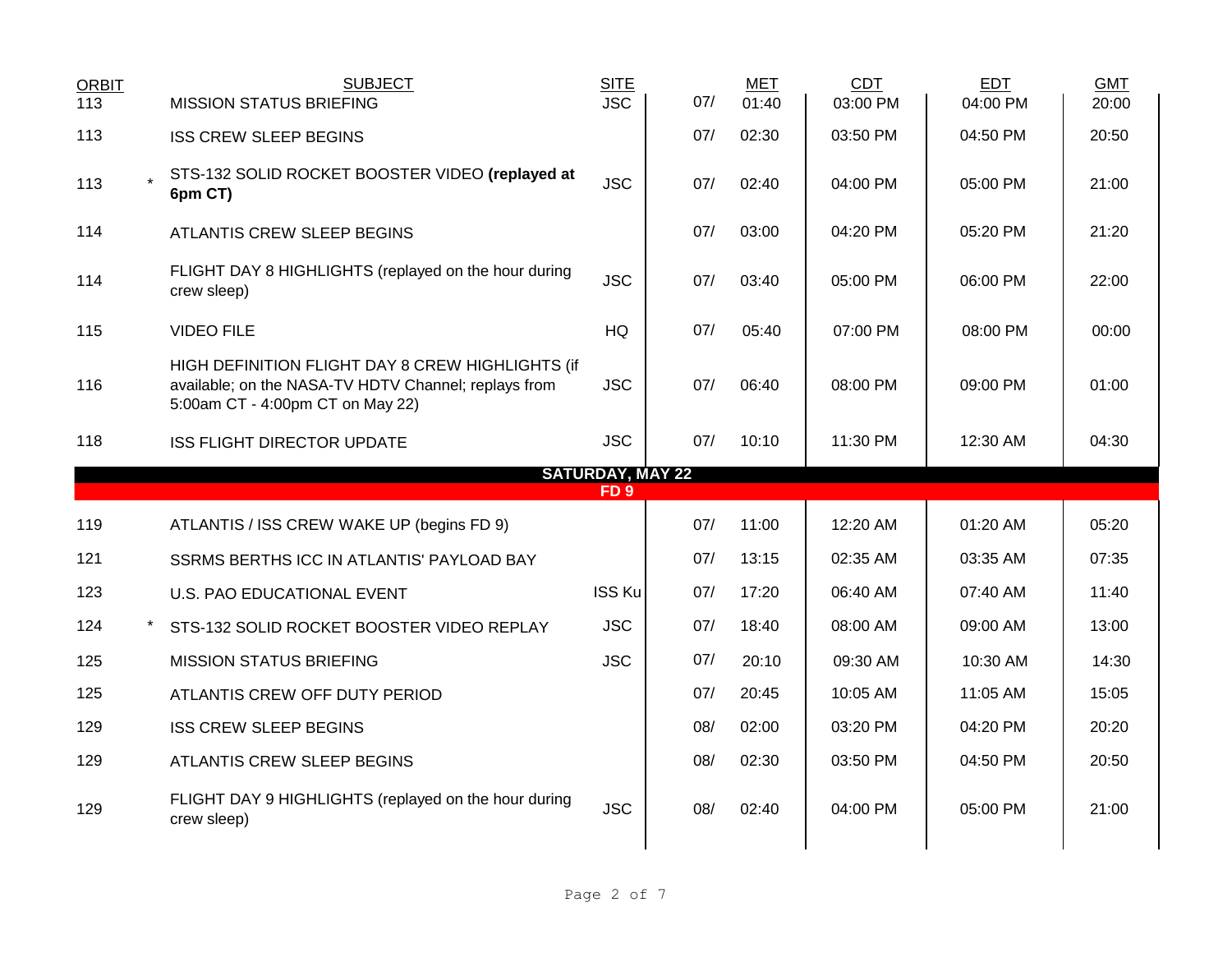| <b>ORBIT</b> | <b>SUBJECT</b>                                                                                                                                | <b>SITE</b>                           |     | <b>MET</b> | CDT      | <b>EDT</b> | <b>GMT</b> |
|--------------|-----------------------------------------------------------------------------------------------------------------------------------------------|---------------------------------------|-----|------------|----------|------------|------------|
| 131          | HIGH DEFINITION FLIGHT DAY 9 CREW HIGHLIGHTS (if<br>available; on the NASA-TV HDTV Channel; replays from<br>5:00am CT - 4:00pm CT on May 23)  | <b>JSC</b>                            | 08/ | 05:40      | 07:00 PM | 08:00 PM   | 00:00      |
| 134          | ATLANTIS / ISS CREW WAKE UP (begins FD 10)                                                                                                    |                                       | 08/ | 10:30      | 11:50 PM | 12:50 AM   | 04:50      |
|              |                                                                                                                                               | <b>SUNDAY, MAY 23</b><br><b>FD 10</b> |     |            |          |            |            |
| 137          | RENDEZVOUS TOOL CHECKOUT                                                                                                                      |                                       | 08/ | 14:45      | 04:05 AM | 05:05 AM   | 09:05      |
| 138          | JOINT CREW NEWS CONFERENCE                                                                                                                    | <b>ISS Ku</b>                         | 08/ | 16:05      | 05:25 AM | 06:25 AM   | 10:25      |
| 139          | FAREWELL AND HATCH CLOSURE                                                                                                                    |                                       | 08/ | 17:50      | 07:10 AM | 08:10 AM   | 12:10      |
| 140          | CENTERLINE CAMERA INSTALLATION AND ODS LEAK<br><b>CHECK</b>                                                                                   |                                       | 08/ | 18:35      | 07:55 AM | 08:55 AM   | 12:55      |
| 141          | ATLANTIS UNDOCKS FROM ISS                                                                                                                     |                                       | 08/ | 21:02      | 10:22 AM | 11:22 AM   | 15:22      |
| 141          | ATLANTIS FLYAROUND OF ISS BEGINS                                                                                                              |                                       | 08/ | 21:30      | 10:50 AM | 11:50 AM   | 15:50      |
| 142          | ATLANTIS FINAL SEPARATION FROM ISS                                                                                                            |                                       | 08/ | 22:43      | 12:03 PM | 01:03 PM   | 17:03      |
| 142          | SHUTTLE VTR PLAYBACK OF UNDOCKING                                                                                                             |                                       | 08/ | 22:55      | 12:15 PM | 01:15 PM   | 17:15      |
| 143          | INTERPRETED REPLAY OF JOINT CREW NEWS<br><b>CONFERENCE</b>                                                                                    | <b>JSC</b>                            | 08/ | 23:40      | 01:00 PM | 02:00 PM   | 18:00      |
| 144          | <b>MISSION STATUS BRIEFING</b>                                                                                                                | <b>JSC</b>                            | 09/ | 01:40      | 03:00 PM | 04:00 PM   | 20:00      |
| 145          | ATLANTIS CREW SLEEP BEGINS                                                                                                                    |                                       | 09/ | 02:30      | 03:50 PM | 04:50 PM   | 20:50      |
| 145          | FLIGHT DAY 10 HIGHLIGHTS (replayed on the hour during<br>crew sleep)                                                                          | <b>JSC</b>                            | 09/ | 02:40      | 04:00 PM | 05:00 PM   | 21:00      |
| 147          | HIGH DEFINITION FLIGHT DAY 10 CREW HIGHLIGHTS<br>(if available; on the NASA-TV HDTV Channel; replays from<br>5:00am CT - 4:00pm CT on May 24) | <b>JSC</b>                            | 09/ | 05:40      | 07:00 PM | 08:00 PM   | 00:00      |
| 150          | ATLANTIS / ISS CREW WAKE UP (begins FD 11)                                                                                                    |                                       | 09/ | 10:30      | 11:50 PM | 12:50 AM   | 04:50      |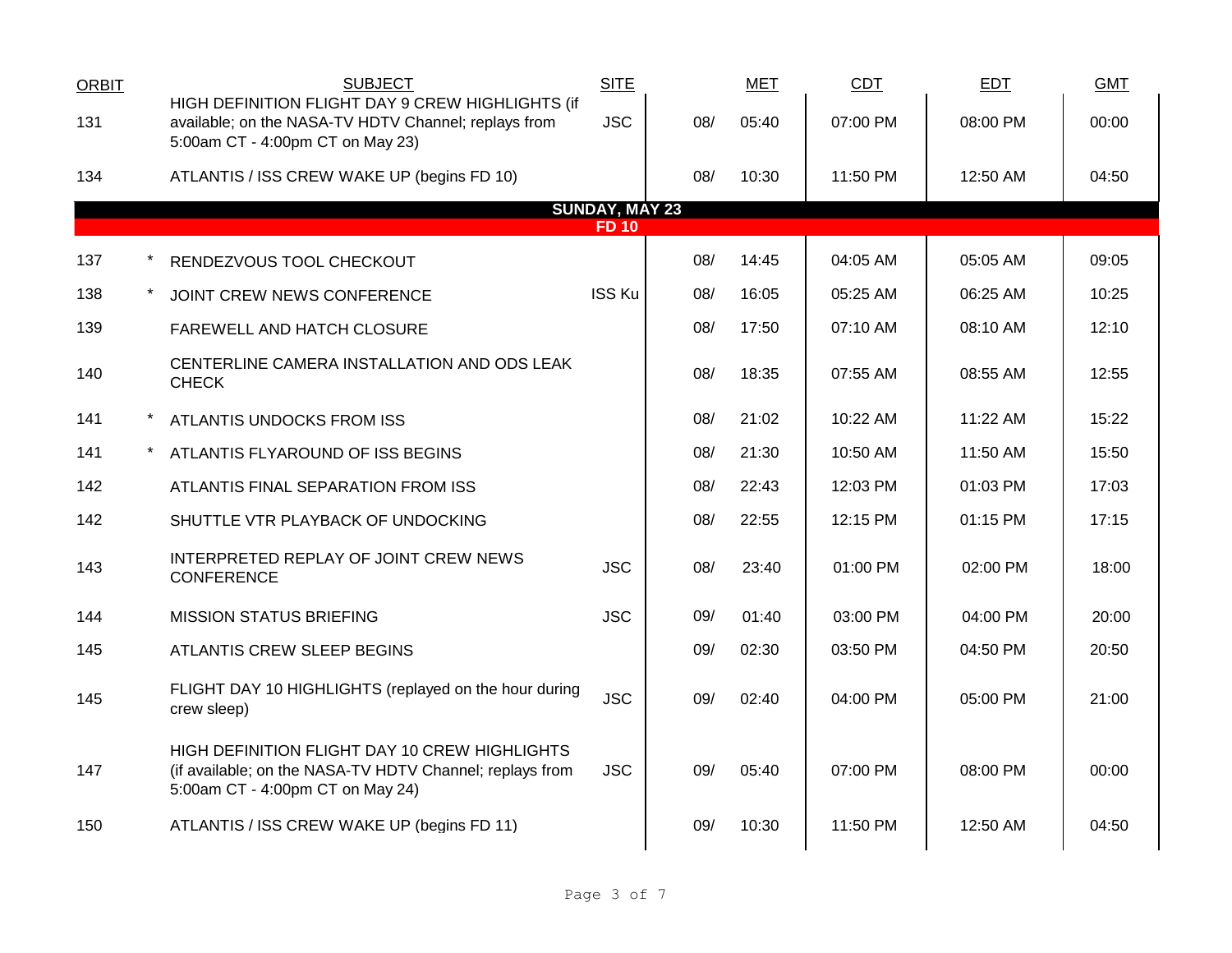| <b>ORBIT</b> | <b>SUBJECT</b>                                                                                                                                                                                | <b>SITE</b>                           |     | <b>MET</b> | <b>CDT</b> | <b>EDT</b> | <b>GMT</b> |
|--------------|-----------------------------------------------------------------------------------------------------------------------------------------------------------------------------------------------|---------------------------------------|-----|------------|------------|------------|------------|
|              |                                                                                                                                                                                               | <b>MONDAY, MAY 24</b><br><b>FD 11</b> |     |            |            |            |            |
| 154          | RMS/OBSS LATE INSPECTION OF ATLANTIS' TPS                                                                                                                                                     |                                       | 09/ | 15:50      | 05:10 AM   | 06:10 AM   | 10:10      |
| 156          | <b>MISSION STATUS BRIEFING</b>                                                                                                                                                                | <b>JSC</b>                            | 09/ | 19:40      | 09:00 AM   | 10:00 AM   | 14:00      |
| 157          | <b>OBSS BERTH</b>                                                                                                                                                                             |                                       | 09/ | 21:05      | 10:25 AM   | 11:25 AM   | 15:25      |
| 157          | <b>MMT BRIEFING</b>                                                                                                                                                                           | <b>JSC</b>                            | 09/ | 21:40      | 11:00 AM   | 12:00 PM   | 16:00      |
| 158          | <b>VIDEO FILE</b>                                                                                                                                                                             | HQ                                    | 09/ | 22:40      | 12:00 PM   | 01:00 PM   | 17:00      |
| 160          | ATLANTIS CREW SLEEP BEGINS                                                                                                                                                                    |                                       | 10/ | 02:00      | 03:20 PM   | 04:20 PM   | 20:20      |
| 161          | FLIGHT DAY 11 HIGHLIGHTS (replayed on the hour during<br>crew sleep)                                                                                                                          | <b>JSC</b>                            | 10/ | 02:40      | 04:00 PM   | 05:00 PM   | 21:00      |
| 163          | HIGH DEFINITION FLIGHT DAY 11 CREW HIGHLIGHTS<br>(if available; on the NASA-TV HDTV Channel; replays from<br>5:00am CT - 4:00pm CT on May 24)                                                 | <b>JSC</b>                            | 10/ | 05:40      | 07:00 PM   | 08:00 PM   | 00:00      |
| 165          | ATLANTIS CREW WAKE UP (begins FD 12)                                                                                                                                                          |                                       | 10/ | 10:00      | 11:20 PM   | 12:20 AM   | 04:20      |
|              |                                                                                                                                                                                               | <b>TUESDAY, MAY 25</b>                |     |            |            |            |            |
|              |                                                                                                                                                                                               | <b>FD12</b>                           |     |            |            |            |            |
| 168          | <b>FCS CHECKOUT</b>                                                                                                                                                                           |                                       | 10/ | 13:40      | 03:00 AM   | 04:00 AM   | 08:00      |
| 168          | <b>CABIN STOWAGE BEGINS</b>                                                                                                                                                                   |                                       | 10/ | 13:55      | 03:15 AM   | 04:15 AM   | 08:15      |
| 168          | <b>RCS HOT-FIRE TEST</b>                                                                                                                                                                      |                                       | 10/ | 14:50      | 04:10 AM   | 05:10 AM   | 09:10      |
| 170          | THE COLBERT REPORT / ABC RADIO NETWORK /<br><b>WEWS-TV INTERVIEWS</b>                                                                                                                         | <b>TDRE</b>                           | 10/ | 17:50      | 07:10 AM   | 08:10 AM   | 12:10      |
| 172          | <b>MISSION STATUS BRIEFING</b>                                                                                                                                                                | <b>JSC</b>                            | 10/ | 19:40      | 09:00 AM   | 10:00 AM   | 14:00      |
| 173          | NASA CHIEF TECHNOLOGIST BOBBY BRAUN ALL-<br>HANDS MEETING ON NASA'S NEW TECHNOLOGY<br>PROGRAM (NASA TV Public Channel #101 only; STS-132<br>mission coverage continues on Media Channel #103) | HQ                                    | 10/ | 21:40      | 11:00 AM   | 12:00 PM   | 16:00      |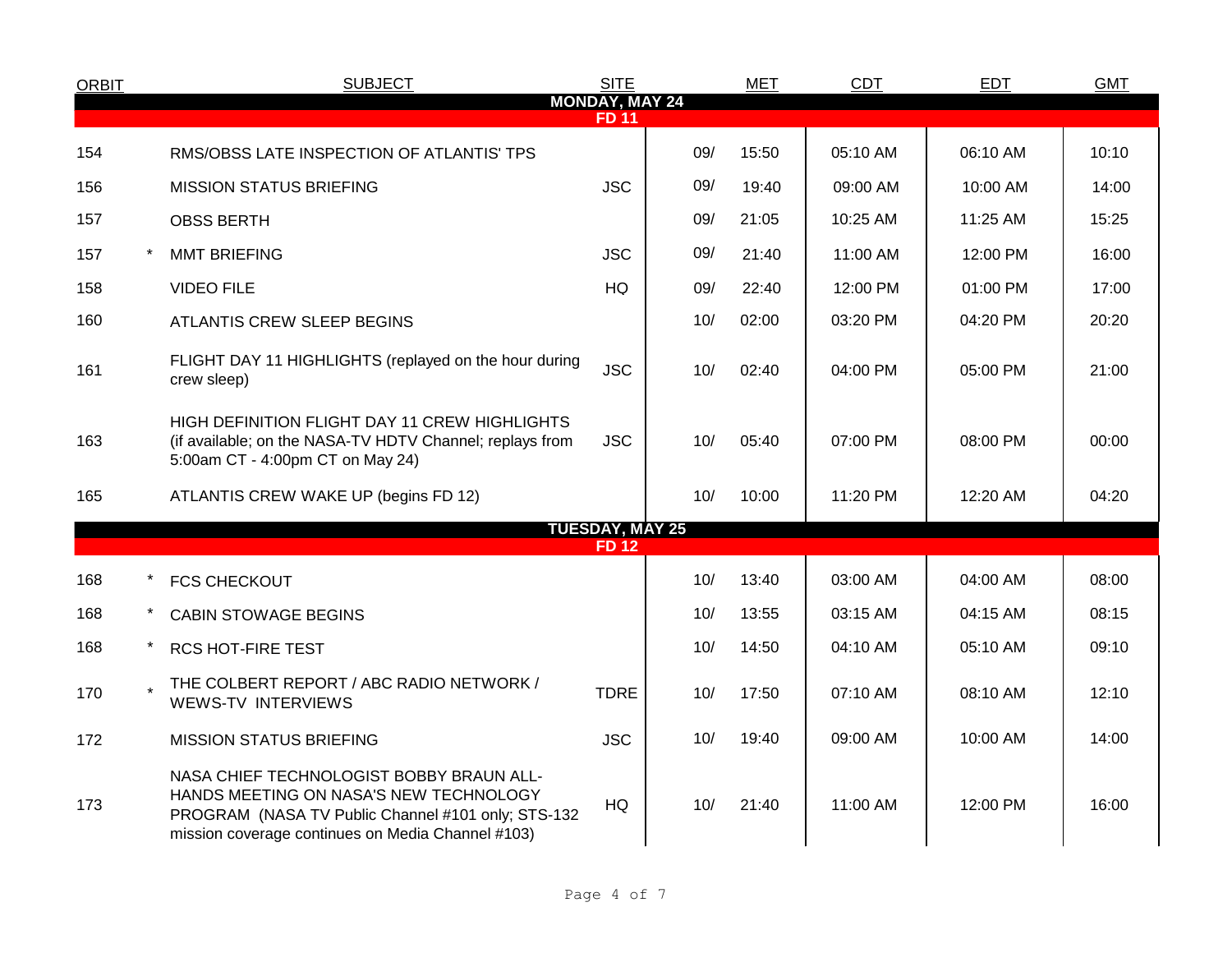| <b>ORBIT</b> | <b>SUBJECT</b>                                                                                                                                                   | <b>SITE</b> |                          | <b>MET</b> | CDT              | EDT      | <b>GMT</b> |
|--------------|------------------------------------------------------------------------------------------------------------------------------------------------------------------|-------------|--------------------------|------------|------------------|----------|------------|
| 174          | KU-BAND ANTENNA STOWAGE                                                                                                                                          |             | 10/                      | 22:50      | 12:10 PM         | 01:10 PM | 17:10      |
| 174          | STS-131 CREW PRESENTATION (NASA TV Public #101<br>& Education #102 Channels only through 2p.m. CT; STS-<br>132 mission coverage continues on Media Channel #103) | HQ          | 10/                      | 23:40      | 01:00 PM         | 02:00 PM | 18:00      |
| 175          | <b>VIDEO FILE</b>                                                                                                                                                | HQ          | 11/                      | 00:40      | 02:00 PM         | 03:00 PM | 19:00      |
| 176          | ATLANTIS CREW SLEEP BEGINS                                                                                                                                       |             | 11/                      | 02:00      | 03:20 PM         | 04:20 PM | 20:20      |
| 176          | FLIGHT DAY 12 HIGHLIGHTS (replayed on the hour during<br>crew sleep)                                                                                             | <b>JSC</b>  | 11/                      | 02:40      | 04:00 PM         | 05:00 PM | 21:00      |
| 178          | HIGH DEFINITION FLIGHT DAY 12 CREW HIGHLIGHTS<br>(if available; on the NASA-TV HDTV Channel; replays from<br>5:00am CT - 4:00pm CT on May 25)                    | <b>JSC</b>  | 11/                      | 05:40      | 07:00 PM         | 08:00 PM | 00:00      |
| 181          | ATLANTIS CREW WAKE UP (begins FD 13)                                                                                                                             |             | 11/                      | 10:00      | 11:20 PM         | 12:20 AM | 04:20      |
|              |                                                                                                                                                                  | <b>FD13</b> | <b>WEDNESDAY, MAY 26</b> |            |                  |          |            |
| 183          |                                                                                                                                                                  |             | 11/                      | 13:20      | 02:40 AM         | 03:40 AM | 07:40      |
|              | ATLANTIS DEORBIT PREPARATIONS BEGIN                                                                                                                              |             |                          |            |                  |          |            |
| 184          | PAYLOAD BAY DOOR CLOSING                                                                                                                                         |             | 11/                      | 14:45      | 04:05 AM         | 05:05 AM | 09:05      |
| 186          | ATLANTIS DEORBIT BURN                                                                                                                                            |             | 11/                      | 17:25      | 06:45 AM         | 07:45 AM | 11:45      |
| 187          | MILA C-BAND RADAR ACQUISITION OF ATLANTIS                                                                                                                        |             | 11/                      | 18:15      | 07:35 AM         | 08:35 AM | 12:35      |
| 187          | <b>KSC LANDING</b>                                                                                                                                               | <b>KSC</b>  | 11/                      | 18:28      | 07:48 AM         | 08:48 AM | 12:48      |
|              | POST-LANDING NEWS CONFERENCE                                                                                                                                     | <b>KSC</b>  |                          |            | NET L+2 HRS.     |          |            |
|              | ENTRY FLIGHT CONTROL TEAM VIDEO REPLAY<br>(replayed after Post-Landing News Conference)                                                                          | <b>JSC</b>  |                          |            | $\sim$ L+3 HRS.  |          |            |
|              | STS-132 MISSION HIGHLIGHTS VIDEO REPLAY<br>(replayed after Entry Flight Control Team Video)                                                                      | <b>JSC</b>  |                          |            | $~$ - L+3.5 HRS. |          |            |
|              | STS-132 CREW NEWS CONFERENCE (may be postponed<br>or cancelled)                                                                                                  | <b>KSC</b>  |                          |            | NET L+4.5 HRS.   |          |            |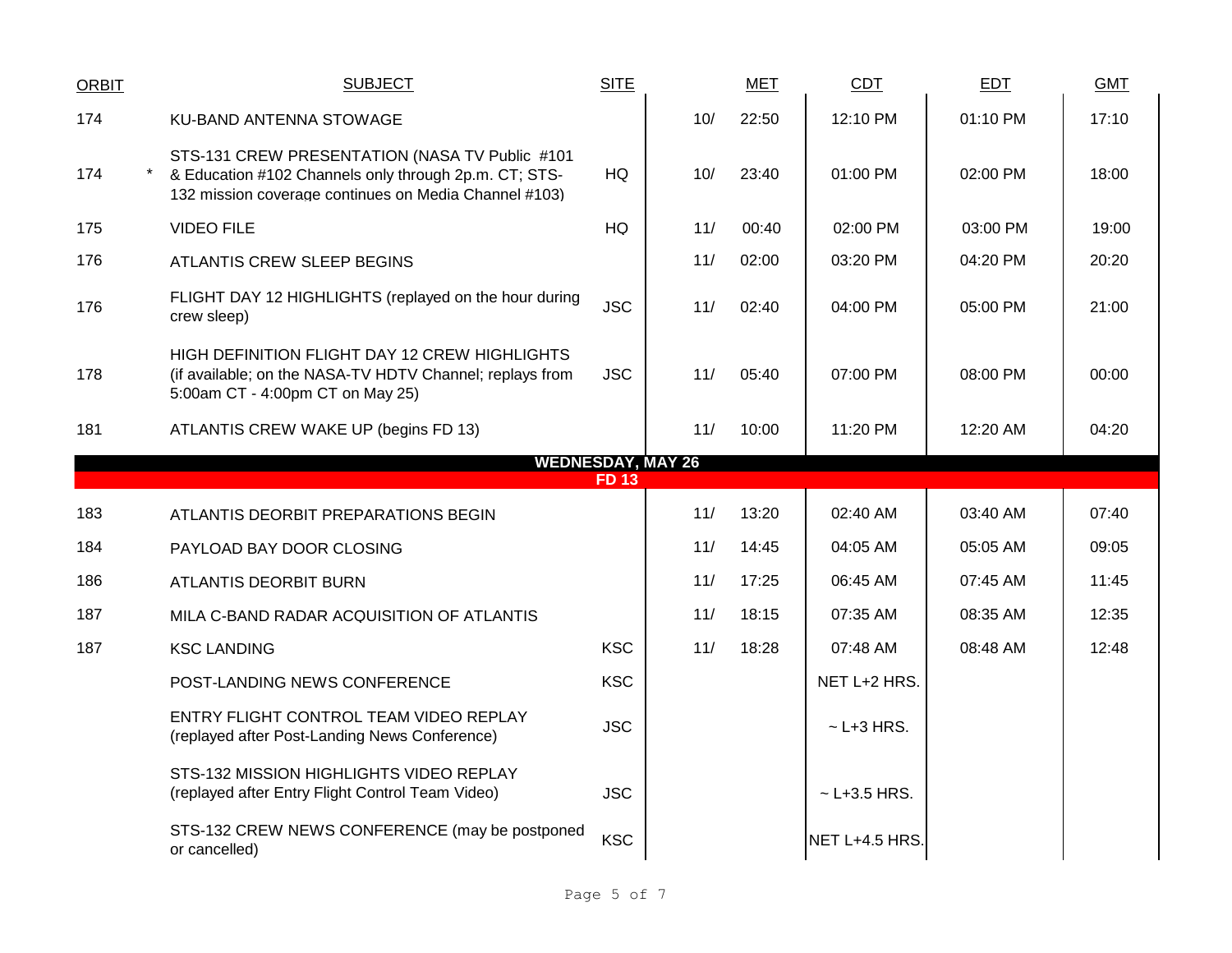| <b>ORBIT</b>  | <b>SUBJECT</b>                                                                                              | <b>SITE</b>                | <b>MET</b> | <b>CDT</b> | <b>EDT</b> | <b>GMT</b> |
|---------------|-------------------------------------------------------------------------------------------------------------|----------------------------|------------|------------|------------|------------|
|               |                                                                                                             | <b>DEFINITION OF TERMS</b> |            |            |            |            |
| AMC:          | <b>Americom Satellite</b>                                                                                   |                            |            |            |            |            |
| CDT:          | <b>Central Daylight Time</b>                                                                                |                            |            |            |            |            |
| Destiny:      | U.S. Laboratory on ISS                                                                                      |                            |            |            |            |            |
| EMU:          | <b>Extravehicular Mobility Unit</b>                                                                         |                            |            |            |            |            |
| <b>EOTP</b>   | <b>Enhanced ORU Temporary Platform</b>                                                                      |                            |            |            |            |            |
| EST:          | Eastern Daylight Time                                                                                       |                            |            |            |            |            |
| EVA:          | <b>Extravehicular Activity</b>                                                                              |                            |            |            |            |            |
| FCS:          | <b>Flight Control System</b>                                                                                |                            |            |            |            |            |
| FD:           | <b>Flight Day</b>                                                                                           |                            |            |            |            |            |
| GMT:          | <b>Greenwich Mean Time</b>                                                                                  |                            |            |            |            |            |
| HARMONY:      | Node 2                                                                                                      |                            |            |            |            |            |
| HD:           | <b>High Definition Television</b>                                                                           |                            |            |            |            |            |
| HQ:           | <b>NASA Headquarters</b>                                                                                    |                            |            |            |            |            |
| ISS:          | <b>International Space Station</b>                                                                          |                            |            |            |            |            |
| JPL:          | Jet Propulsion Laboratory, Pasadena, CA                                                                     |                            |            |            |            |            |
| JSC:          | Johnson Space Center                                                                                        |                            |            |            |            |            |
| Kibo:         | Japanese Pressurized Module                                                                                 |                            |            |            |            |            |
| KSC:          | Kennedy Space Center                                                                                        |                            |            |            |            |            |
| L:            | Launch or Landing time                                                                                      |                            |            |            |            |            |
| LDRI:         | Laser Dynamic Range Imager                                                                                  |                            |            |            |            |            |
| LIMO:         | Live Interview Media Outlet channel                                                                         |                            |            |            |            |            |
| MECO:         | Main Engine Cut-Off                                                                                         |                            |            |            |            |            |
| MET:          | Mission Elapsed Time, which begins at the moment of launch and is read: DAYS/HOURS:MINUTES. LAUNCH=00/00:00 |                            |            |            |            |            |
| <b>MILA</b>   | Merritt Island, Florida Tracking Station                                                                    |                            |            |            |            |            |
| MMT:          | <b>Mission Management Team</b>                                                                              |                            |            |            |            |            |
| MRM-1         | Mini Research Module 1 (new docking port on ISS)                                                            |                            |            |            |            |            |
| MS:           | <b>Mission Specialist</b>                                                                                   |                            |            |            |            |            |
| NET:          | No Earlier Than                                                                                             |                            |            |            |            |            |
| OBSS:         | Orbiter Boom Sensor System                                                                                  |                            |            |            |            |            |
| ODS:          | <b>Orbiter Docking System</b>                                                                               |                            |            |            |            |            |
| OMS:          | <b>Orbital Maneuvering System</b>                                                                           |                            |            |            |            |            |
| ORU:          | <b>Orbital Replacement Unit</b>                                                                             |                            |            |            |            |            |
| P6:           | Port Six Truss Segment                                                                                      |                            |            |            |            |            |
| PAO:          | <b>Public Affairs office</b>                                                                                |                            |            |            |            |            |
| PDGF:         | Power Data Grapple Fixture                                                                                  |                            |            |            |            |            |
| PMA-3:        | Pressurized Mating Adapter 3                                                                                |                            |            |            |            |            |
| POA:          | Payload ORU Accomodation                                                                                    |                            |            |            |            |            |
| RCS:          | <b>Reaction Control System</b>                                                                              |                            |            |            |            |            |
| RPM:          | Rendezvous Pitch Maneuver                                                                                   |                            |            |            |            |            |
| SGANT:        | Space-to-Ground Antenna                                                                                     |                            |            |            |            |            |
| SRMS:         | Shuttle Remote Manipulator System on Atlantis                                                               |                            |            |            |            |            |
| <b>SSRMS:</b> | Space Station Remote Manipulator System (Canadarm2 ISS Robotic Arm)                                         |                            |            |            |            |            |